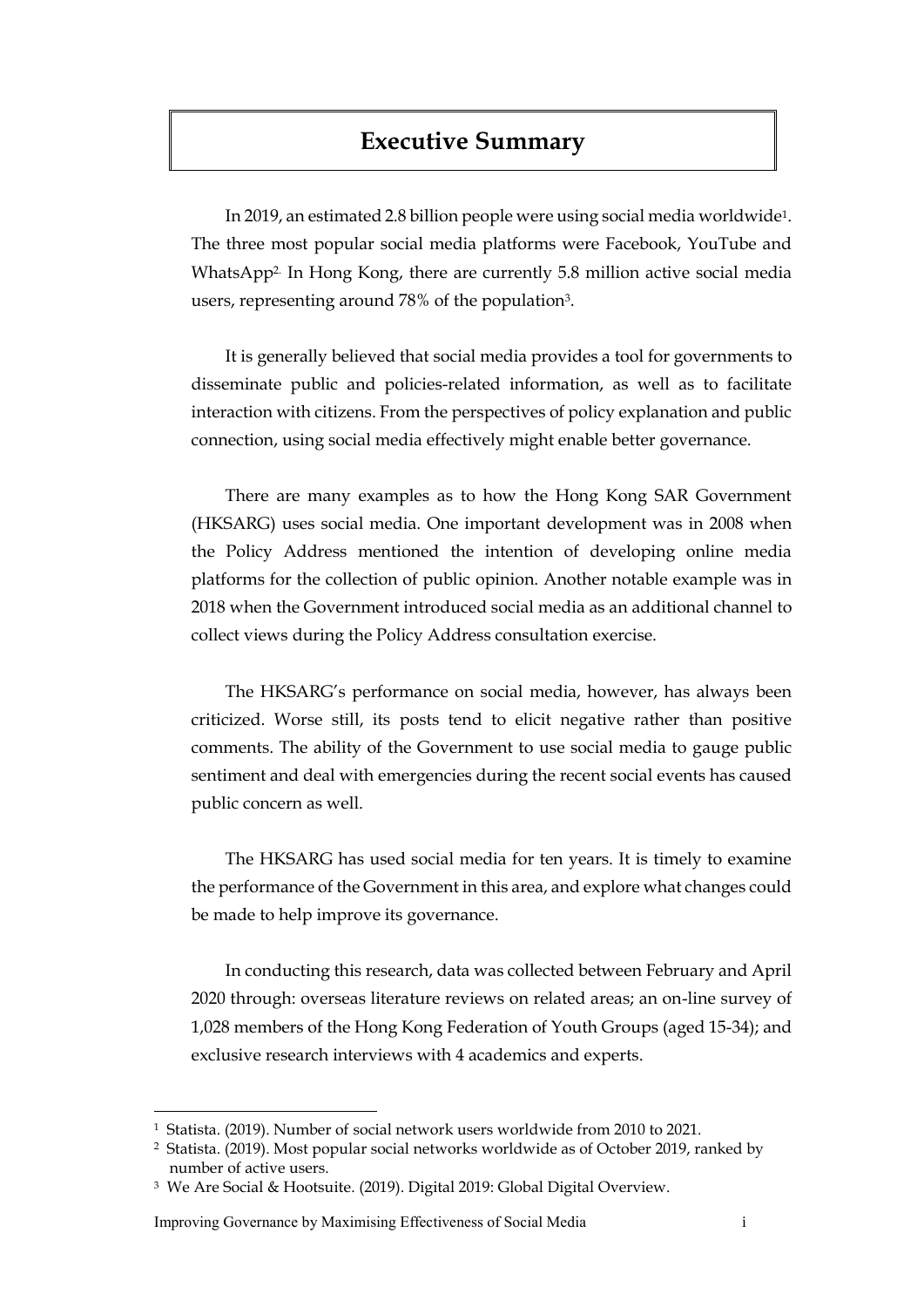#### **Main Discussion**

## **1. The HKSARG should be proactive and open-minded towards using social media to take full advantage of its role in governance.**

Social media provides a convenient tool to spread information and messages quickly and widely. However, findings from surveys conducted overseas, and the viewpoint of the academics and experts in this research study, concluded that governments faced limitations when using social media. Examples included: decisions needed higher-level approval; very detailed posts; and a conservative presentation style.

This research study also noted that a large majority (952) of the total respondents (1,028) had found HKSARG information on social media. A significant proportion (55.9%) said Government information was not updated quickly enough, and (77.0%) the posts were not attractive enough.

Social media emphasizes inventiveness. The HKSARG has always been put into embarrassing situations on social media. This may discourage the Government from exploring other ways of using social media. While social media is commonly used nowadays, the HKSARG should adopt a proactive attitude, including a plan to nurture talented people in the field, to take full advantage of the role social media can play in governance.

**2. The HKSARG lacks a whole strategy in using social media. Improvements should be made to the Government's social media presence and transparency in the overall performance of the pages.** 

The HKSARG has used social media for years. However, after collecting information from various sources (online searches, email enquiries to relevant government departments, and interviews with experts), this research study indicates that the HKSARG lacks a whole social media strategy. Two other problems need to be addressed: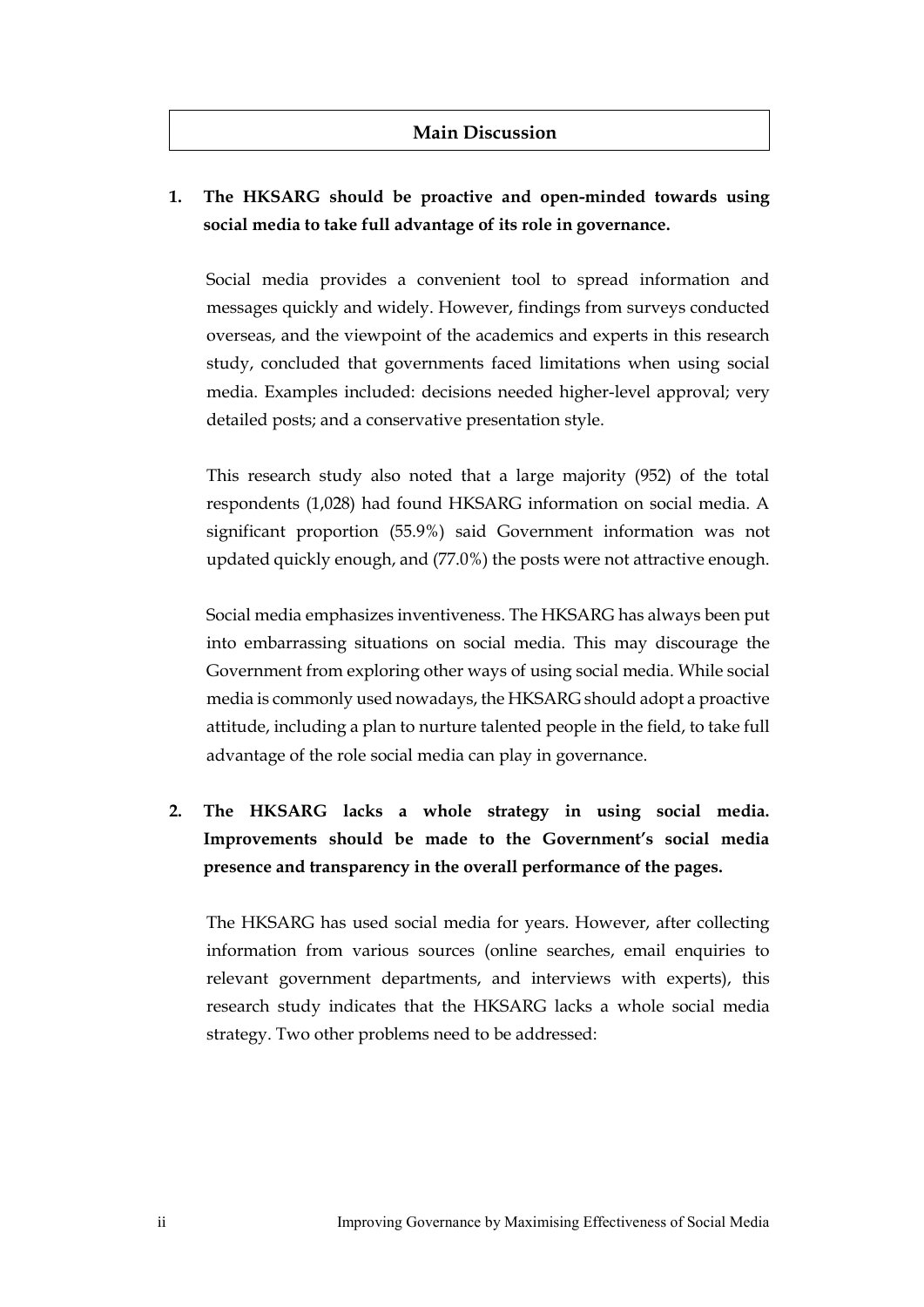#### **2.1 The information about the Government's social media presence is not sufficient enough.**

Previously there was a page on the Government website (Gov.HK) providing information about the government bureaux & departments that had set up an account or pages on different social media platforms. A symbol of the relevant social media and hyperlinks were also provided. However, this research study has learned that the page is no longer in service. This research study also noted that government bureaux and departments' websites have their own ways to indicate where the public can find them on social media. Visitors might easily overlook the information when browsing the websites.

Also the public need to "go" to different social media platforms to obtain the relevant government pages, in addition to visiting the official websites for direct hyperlinks. Given that the page's name does not necessarily match the department's name, the public might need to spend more time searching for the pages.

## **2.2 The transparency of the overall performance of pages is not satisfactory.**

This research study has learned that the Government's Public Sector Information Portal [\(data.gov.hk\)](https://data.gov.hk/en/), provides thousands of datasets of public service information for free viewing and use by the public. This portal though, does not cover data about the performance of the Government's page. In fact, there is no direct data portal where the public can conveniently access information about the page performance of the government bureaux and departments. This includes the number of posts and the engagement rate. This might hinder the role of the public in monitoring the performance of the pages.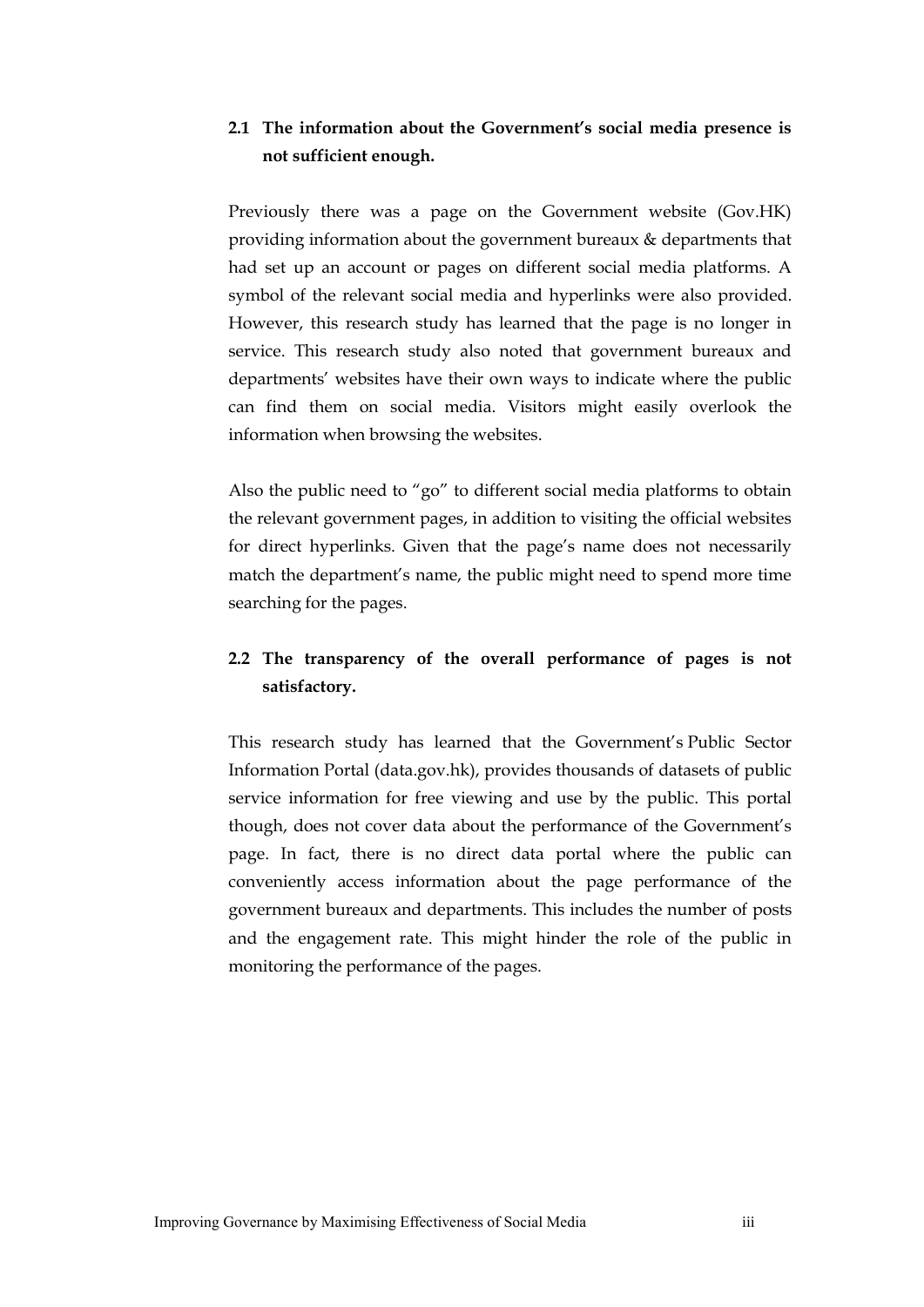- **3. The HKSARG needs to put the characteristics of interactivity and responsiveness of social media into practice to improve the quality of its public opinion absorption and policy explanation.** 
	- **3.1 Nearly a third (29.2%) of respondents might express more opinions if the Government used social media more effectively. Yet, the Government received a low performance rating for not being able to ascertain public sentiment on social media.**

With the proliferation of social media, the HKSARG once mentioned that it would explore step-by-step the most effective ways to use social media to share the work of officials and take heed of public views.

Nearly a third (29.2%) of all the 1,028 respondents in this research study said that they might express more opinions if the Government used social media more effectively. Respondents were also asked what their main expectation was when using social media to connect to the HKSARG. A similar percentage (the largest single proportion: 29.3%) said that they expected to get a response.

A low average rating (2.09 points, on a 0-10 scale, where 5 indicates a pass) was given by the 952 respondents (who had found HKSARG information on social media), regarding the performance of the Government in providing platforms for public engagement on social media. The rating for gauging public sentiment was even lower, at an average of 1.53. Close to 70% (69.2%) of this group thought the Government had persisted in disseminating information on social media but that interactivity was lacking.

**3.2 Government posts on social media relating to labour, welfare, housing and education were among those which respondents were most concerned and thought that the Government did not perform well in explaining its policies.**

A significant proportion of the 1,028 respondents, said that they were most concerned with Government posts related to labour/ welfare (48.5%), housing (37.3%), and education (32.3%). Close to 40% (39.4%) believed they might understand official decision-making better if social media was used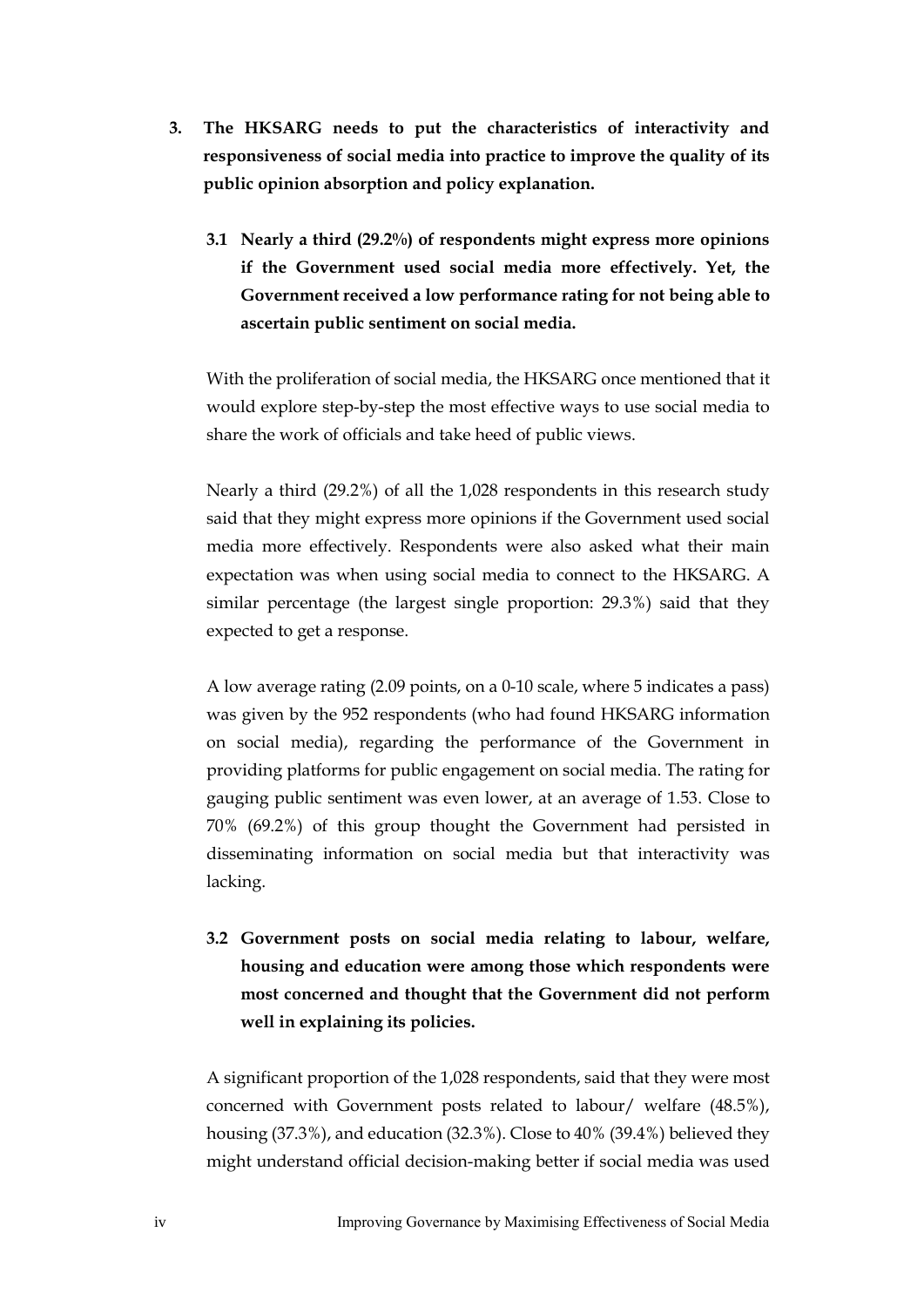more effectively.

The rating by the 952 respondents, of how well the Government explained its policies on social media, stood at an average of 2.35 (well below the pass mark of 5).

Explaining policy while canvassing support from the public is one of the major responsibilities of the Principal Officials of the political team of the HKSARG. Young people are receptive to receiving information and learning about government policies on and via social media. The Government (in particular the Principal Officials) needs to strengthen its policy-explanation ability on social media in order to gain the support of the young generation and society as a whole.

**4. The Government is inefficient when it comes to dispelling rumours or disseminating facts via social media. Respondents had reservations regarding the performance of the Government in clarifying disinformation on social media.** 

An average of 1.97 was given by the 952 respondents, regarding the performance of the Government in clarifying disinformation on social media, a rating far below the pass mark of 5.

This research study also noted that the Government's Facebook page entitled "添馬台 Tamar Talk", aimed at making facts known, only had 16,000 followers after three months of operation. The average number of views of each video under the series entitled "睇真 D • 知多 D" (which serve a similar purpose), on the related department's Facebook page, was less than 20,000 during the same time period. The number of views on YouTube and Instagram was around 1,000 respectively.

Moreover, this research study noted that, on the Facebook platform, some government bureaux and departments did not have the blue "Verified" badge (a tick mark) next to their page name (the badge means that Facebook has confirmed the account, or the page, has a real identity and is not fake).

Currently millions of people are using social media in the city. It seems that there is much room for improvement regarding the capacity of the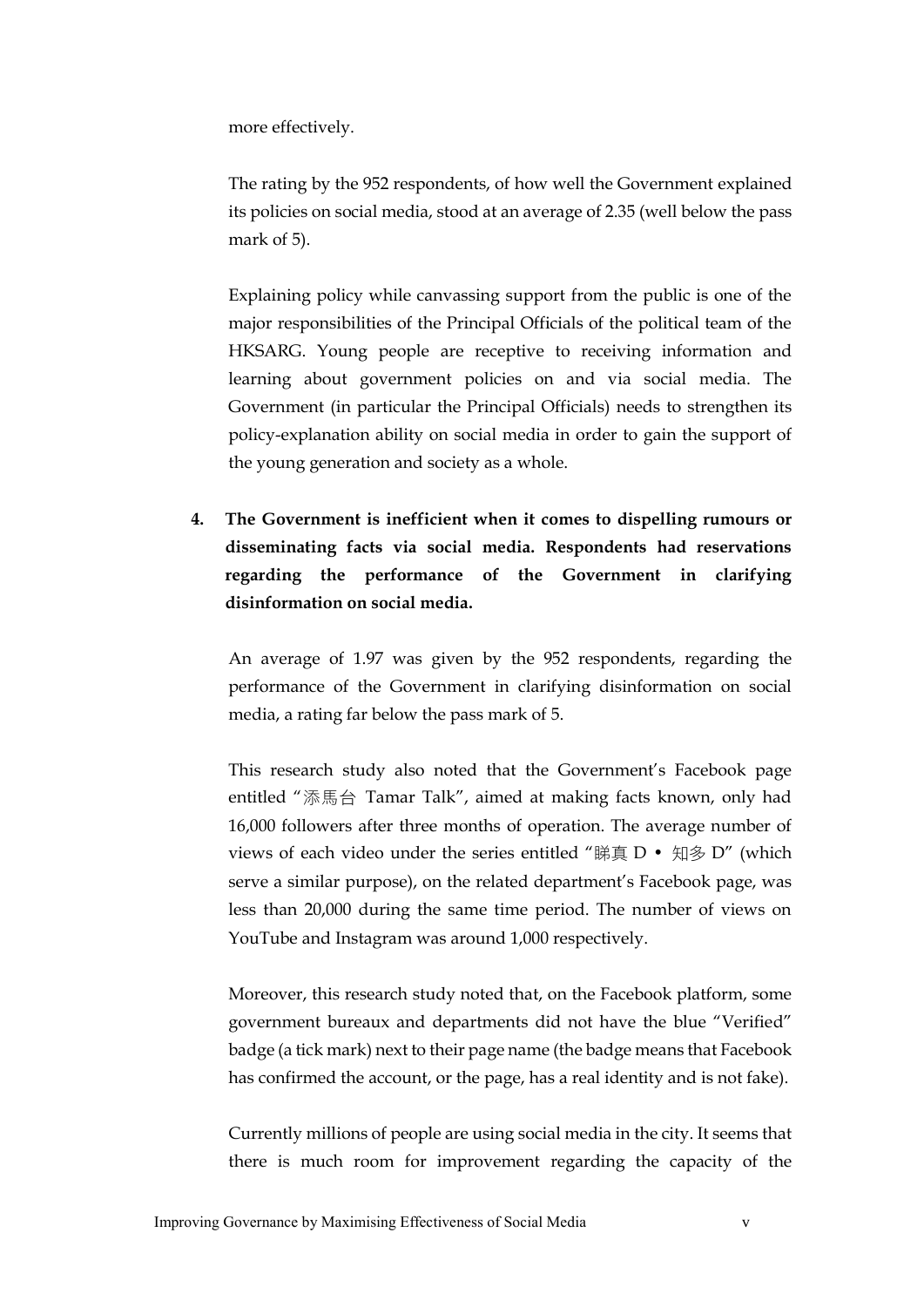Government's pages and content to dispel rumours or make facts known. There is also room for improvement in verifying the Government's pages on social media, to reassure the public by identifying them as genuine. The social media world is full of fake news and misinformation. It would be of great benefit to the HKSARG to ensure that the information they provide that reaches the public on social media is trustworthy.

**5. The approval rating of the HKSARG has been low in recent years. Social media has become one of the platforms where people vent their discontent towards the Government. The Government should get serious about its governance performance to rebuild public trust.** 

Various surveys of different institutes in the city have uncovered a low approval rating of the HKSARG in recent years. Experts and academics, who were interviewed as part of this research study, believed that social media has become one of the platforms where people vent their dissatisfaction of the Government.

Many deep-seated problems of the city have emerged. Together with the recent social events, the relations between the Government and the public have continuously deteriorated. The Government needs to get serious about its governance performance to rebuild the long-term trust of the public.

It is worth mentioning that some overseas government leaders have put great effort in managing their social media pages, in particular making good use of the human touch when connecting with the public. This research study noted that respondents thought the Government had performed poorly in building its public image on social media (average of only 1.68). What the government leaders mentioned above have done might provide insights for the HKSARG and the Principal Officials of how to manage their pages more effectively.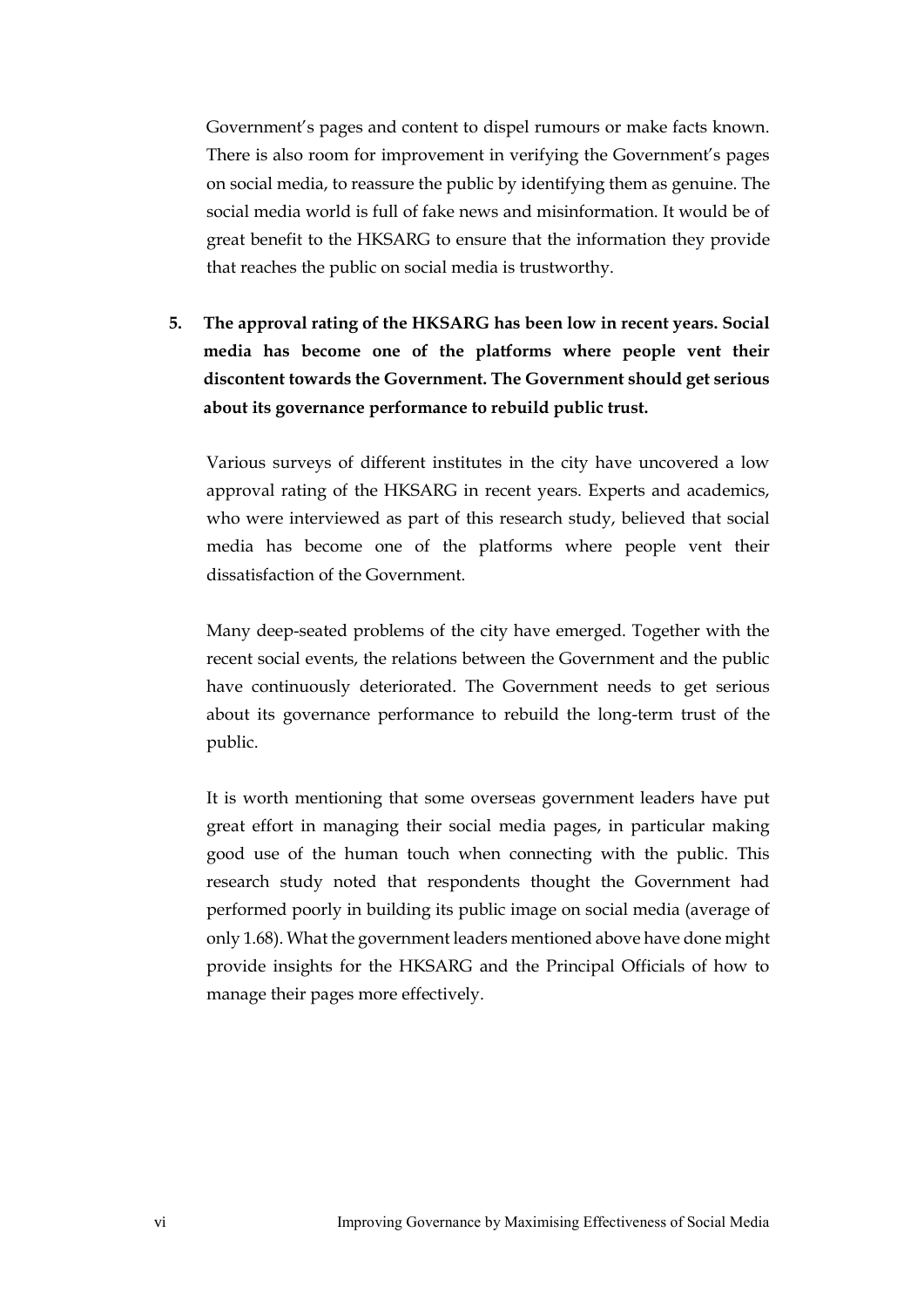#### **Recommendations**

The intended aim of this study is to put forward possible measures that could facilitate the HKSARG's use of social media for better governance. Based upon the findings and discussion above, this study proposes the following recommendations:

#### **1. Review and develop a strategy on the HKSARG's social media use to enhance its role in governance.**

The HKSARG has had a social media presence for ten years. We recommend a review of the Government's work in this area. It is hoped that some key performance indicators could be proposed to measure future improvements. We also recommend the Government initiates a strategy to use social media with a forward-looking perspective. The strategy would serve to direct the goal, resource allocation and people nurturing etc. when using social media in future.

We believe the Policy Innovation and Co-ordination Office would be the ideal unit to lead the review work. Its track record of handling innovative projects, and its collaboration across bureaux and departments could help the outcome to be more effective.

**2. Provide a one-stop information portal of the names of the account or pages that government bureaux and departments have set up on social media. This will make it more convenient for the public, and facilitate connections between the Government and the public.** 

With the wide use of social media, more bureaux and departments have set up accounts or pages on different social media platforms in recent years. We recommend that the-now discontinued one-stop information platform, that used to provide the names of all bureaux, departments and agencies with social media accounts, should be reinstated. There is an increasing number of such accounts and all relevant links and logos that enable easy access by the public should also be available. This could also facilitate the connection between the Government and the public. The platform should also provide information about the relevant performance of the pages (i.e.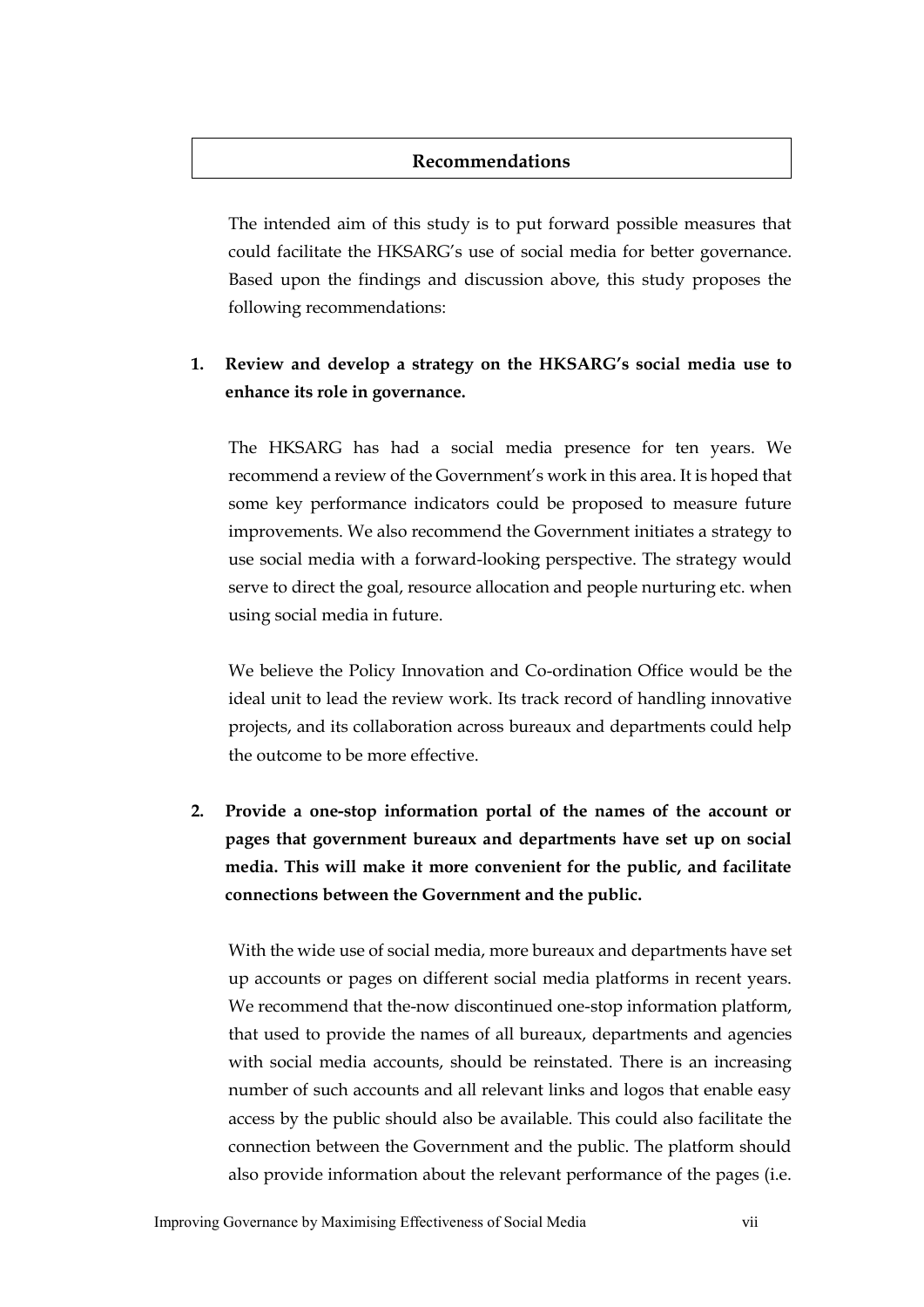number of posts, engagement rate etc.), to enhance the transparency of the effectiveness of the page/s.

**3. Strengthen the interactive elements of the HKSARG's pages on social media to make them more lively and dynamic.** 

The HKSARG was criticized for lacking interactivity when using social media. Its posts were generally considered not attractive enough. We recommend strengthening the interactive elements of the content of the HKSARG's pages. The major measures include:

- 3.1 The Principal Officials of the political team of the HKSARG set up personal pages on the major social media platforms for more interaction with the public. This could also provide them with a channel for adding the human touch to get closer to the public.
- 3.2 The bureaux and departments organize more interactivity on their pages, such as inviting KOL (Key Opinion Leaders) for co-operating with/ participating in Social Media Challenges, and designing symbolic features or mascots to encourage more positive responses from the public.

## **4. Arrange more specific posts and job placement to improve the quality of the pages' management.**

We recommend (1) the provision of more specific posts of social media management; (2) the provision of more job placements related to social media for young students. This could attract more talent who can help manage HKSARG's social media pages, while making good use of the creativity of young people to improve the operation and look and feel of the pages.